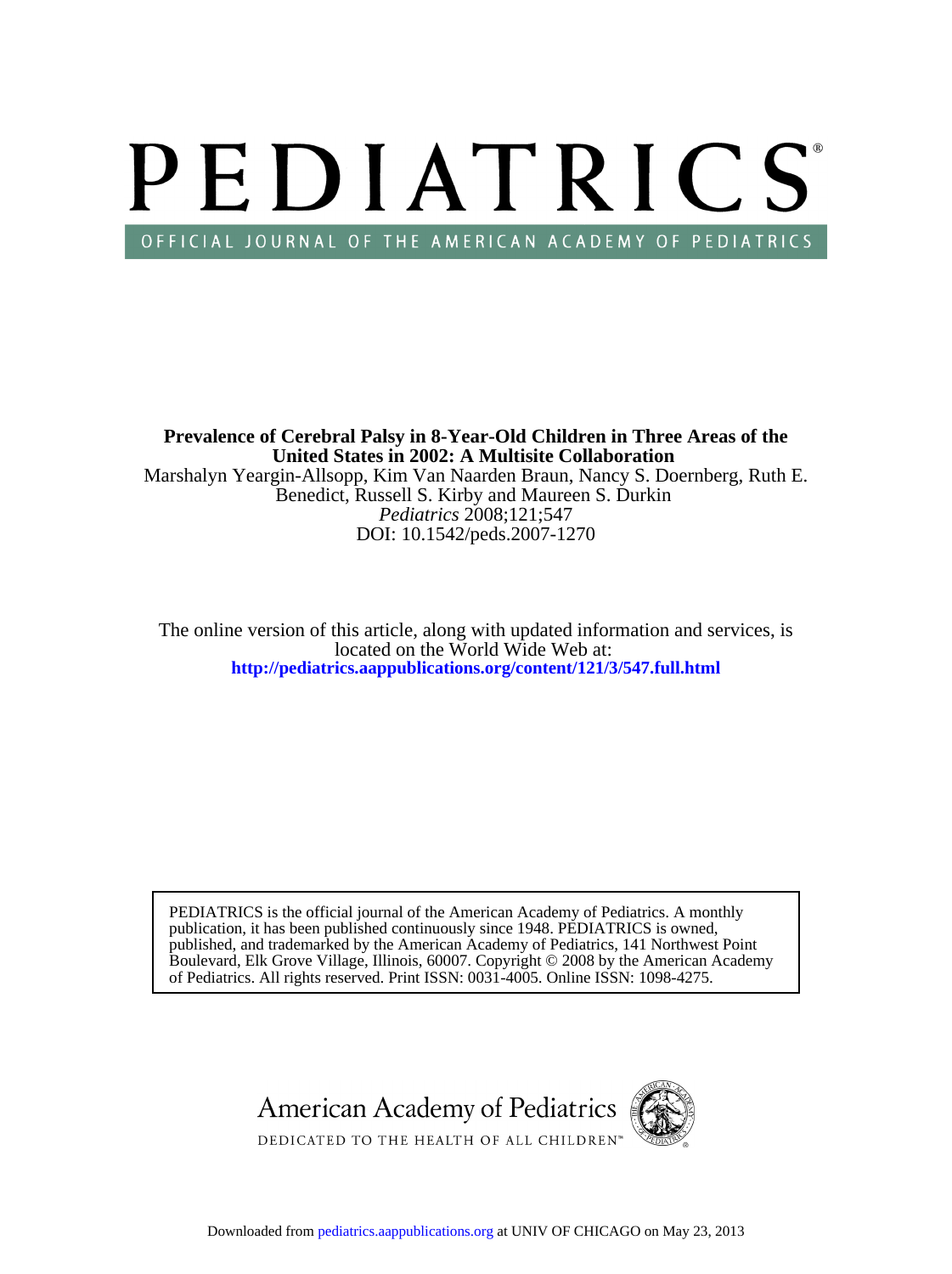# ARTICLE

# **Prevalence of Cerebral Palsy in 8-Year-Old Children in Three Areas of the United States in 2002: A Multisite Collaboration**

## Marshalyn Yeargin-Allsopp, MD<sup>a</sup>, Kim Van Naarden Braun, PhD<sup>a</sup>, Nancy S. Doernberg, BA<sup>a</sup>, Ruth E. Benedict, DrPH, OTRb,d, **Russell S. Kirby, PhDc , Maureen S. Durkin, PhD, DrPHd,e**

<sup>a</sup>National Center on Birth Defects and Developmental Disabilities, Centers for Disease Control and Prevention, Atlanta, Georgia; <sup>b</sup>Department of Kinesiology, <sup>d</sup>Waisman Center, <sup>e</sup>Department of Population Health Sciences, University of Wisconsin-Madison, Madison, Wisconsin; <sup>c</sup>Department of Maternal and Child Health, School of Public Health, University of Alabama at Birmingham, Birmingham, Alabama

The authors have indicated they have no financial relationships relevant to this article to disclose.

#### **What's Known on This Subject**

Cerebral palsy (CP) is the most common cause of motor disability of childhood. The prevalence of CP has been reported to range from 1.5 to 3.0 cases per 1000 live births or 1000 children. There have been few recent studies of the prevalence of CP in the United States.

#### **What This Study Adds**

This report of CP prevalence from a multisite collaboration in 2002 contributes new knowledge to the epidemiology of CP in the United States.

#### **ABSTRACT**

OBJECTIVE. The goal was to estimate the prevalence of cerebral palsy and cerebral palsy subtypes among children in 3 areas of the United States by using a population-based surveillance system.

METHODS. Using methods developed by the Centers for Disease Control and Prevention Metropolitan Atlanta Developmental Disabilities Surveillance Program, investigators from the Autism and Developmental Disabilities Monitoring Network conducted surveillance of cerebral palsy among 8-year-old children living in northern Alabama, metropolitan Atlanta, and southeastern Wisconsin in 2002 ( $N = 114897$ ). Crosssectional data were collected through retrospective record review from multiple sources. Cases were linked to birth certificate and census files to obtain additional information. Period prevalence estimates were calculated per 1000 children 8 years of age.

RESULTS. The average prevalence of cerebral palsy across the 3 sites was 3.6 cases per 1000, with notably similar site-specific prevalence estimates (3.3 cases per 1000 in Wisconsin, 3.7 cases per 1000 in Alabama, and 3.8 cases per 1000 in Georgia). At all sites, prevalence was higher in boys than girls (overall boy/girl ratio: 1.4:1). Also, at all sites, the prevalence of cerebral palsy was highest in black non-Hispanic children and lowest in Hispanic children. At all sites, the prevalence among children living in low- and middle-income neighborhoods was higher than that among children living in high-income neighborhoods. Spastic cerebral palsy was the most common subtype (77% of all cases), with bilateral spastic cerebral palsy dominating the spastic group  $(70\%)$ .

www.pediatrics.org/cgi/doi/10.1542/ peds.2007-1270

doi:10.1542/peds.2007-1270

The findings and conclusions in this report are those of the authors and do not necessarily represent the views of the Centers for Disease Control and Prevention.

#### **Key Words**

prevalence, cerebral palsy, developmental disabilities, population-based surveillance

#### **Abbreviations**

ADDM—Autism and Developmental Disabilities Monitoring CP— cerebral palsy SES—socioeconomic status CI— confidence interval

Accepted for publication Aug 15, 2007

Address correspondence to Marshalyn Yeargin-Allsopp, MD, Centers for Disease Control and Prevention, 1600 Clifton Rd, MS E-86, Atlanta, GA 30333. E-mail: mxy1@cdc. gov

PEDIATRICS (ISSN Numbers: Print, 0031-4005; Online, 1098-4275). Copyright © 2008 by the American Academy of Pediatrics

CONCLUSION. These findings contribute new knowledge to the epidemiology of cerebral palsy in the United States. The similarities in prevalence rates and patterns of cerebral palsy reported for 8-year-old children at 3 geographically distinct sites provide evidence of the reliability of the surveillance methods used by the Autism and Developmental Disabilities Monitoring Network.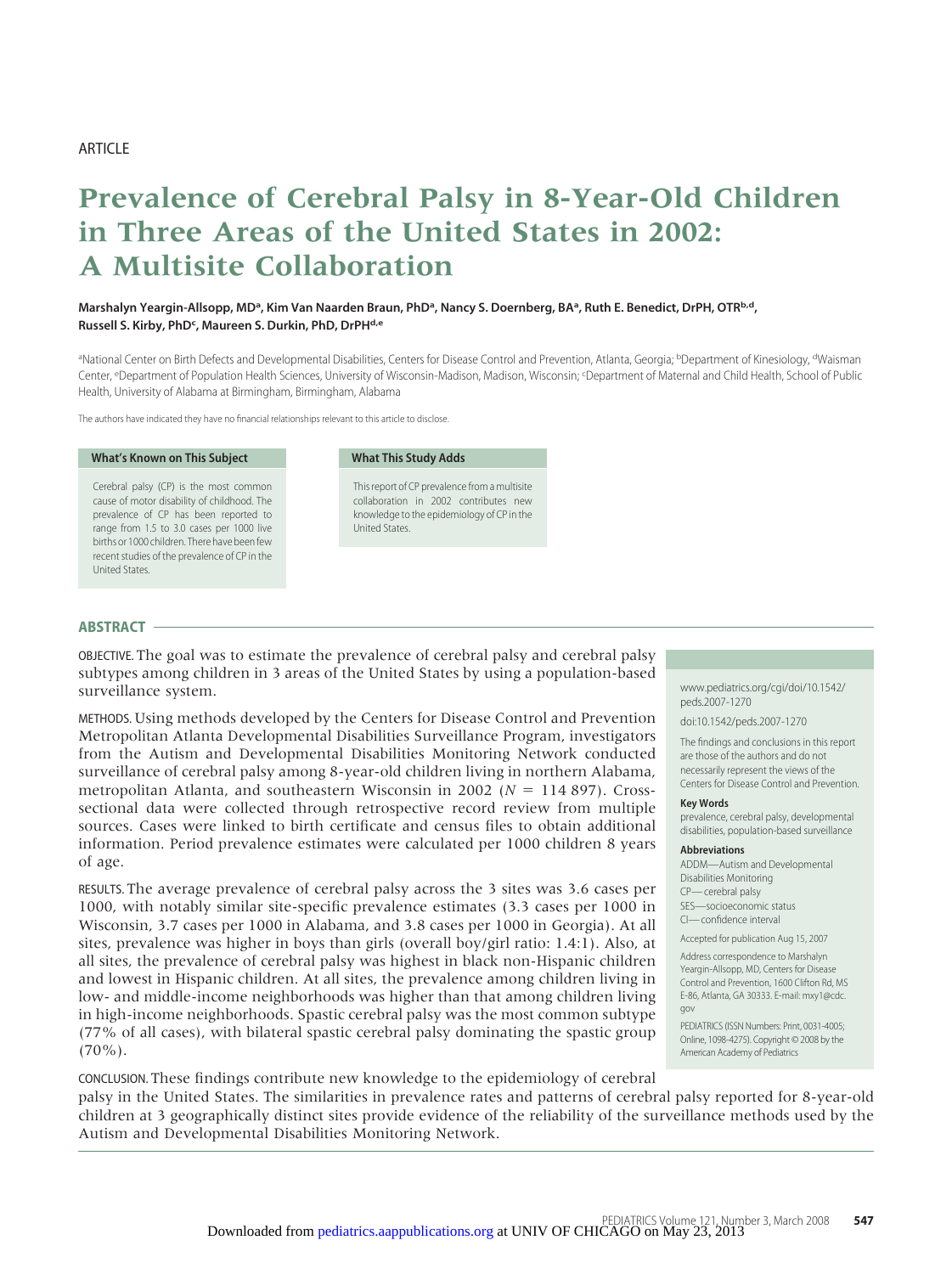survival of infants born prematurely and/or at very low birth weight and increasing prevalence of CP,<sup>5–7</sup> but this finding has not been consistent $8-10$  and recent data from Europe indicated a decline between the birth years 1980 and 1996 in the prevalence of CP among survivors of preterm birth.<sup>11</sup> Monitoring of the prevalence of CP and determination of whether changes in risk factors (such as birth weight distribution and number of multiple births) affect the prevalence of CP over time require ongoing, systematic, population-based surveillance. Population-based monitoring of CP prevalence also helps determine service needs for affected children and their families. Descriptions of the frequency of CP subtypes in the population may also yield clues regarding etiology, and studies of functioning can help clinicians and other service providers develop more coordinated, more holistic care. The Autism and Developmental Disabilities Monitoring (ADDM) Network was funded by the Centers for Disease Control and Prevention in 2000 to develop methods for public health monitoring of the prevalence of developmental disabilities in the United States. Important features of the ADDM Network include its retrospective record review

EREBRAL PALSY (CP) is the most common cause of motor disability in childhood. Most previous population-based studies reported the prevalence of CP to range from 1.5 to 3.0 cases per 1000 live births or 1000 children.1–3 The estimated lifetime cost of CP in the United States is nearly \$1 million per person (2003 dollars).4 Although recent improvements in rehabilitation and surgical care can improve functional outcomes and quality of life for individuals with CP, researchers have made relatively little progress in understanding the causes of CP and in developing strategies for primary prevention. In addition, 2 of the leading risk factors for CP, namely, preterm birth and multiple births, have increased in frequency in recent decades in the United States and other developed countries. There is some evidence of an association between improved rates of

and cross-sectional, multisite, surveillance system, which relies on multiple sources of information on individual children in a defined geographic area who have been identified administratively for service provision.12 This first report from the ADDM Network provides population-based

estimates of CP prevalence among 8-year-old children in 3 US populations and examines variations in the prevalence of CP according to broad demographic characteristics and CP subtypes.

# **METHODS**

## **Surveillance Sites and Population Characteristics**

Three sites monitored the occurrence of CP among a total of 114 897 children, 8 years of age, living in surveillance areas in northern Alabama, metropolitan Atlanta, Georgia and southeastern Wisconsin in 2002 (Table 1). The race/ethnicity distributions varied among sites, with the proportion of white non-Hispanic children ranging from 40.7% (Georgia) to 69.2% (Alabama) and that of black non-Hispanic children ranging from 18.7% (Wisconsin) to 44.8% (Georgia) (Table 1). The gender distributions were similar across sites, with approximately an equal proportion of boys and girls. The sites were chosen through a competitive process on the basis of their ability to conduct developmental disability surveillance, but they were not selected to reflect a nationally representative sample. Each site met applicable local institutional review board and/or other privacy and confidentiality requirements.

#### **Surveillance Methods and Case Determination**

#### *Basis for Surveillance Methods*

The methods used by the ADDM Network were based on the Centers for Disease Control and Prevention Metropolitan Atlanta Developmental Disabilities Surveillance Program, an active, population-based, multiple-source surveillance program that monitors the occurrence of developmental disabilities among 8-year-old children in metropolitan Atlanta.12–15 The ADDM Network implemented the basic Metropolitan Atlanta Developmental Disabilities Surveillance Program methods, using common data abstraction, case definition, clinician review, and quality assurance procedures.

#### *Definition of CP*

CP is an umbrella term covering a group of nonprogressive but often changing motor impairment syndromes secondary to lesions or anomalies of the brain, arising at

| TABLE 1 Population Characteristics of 8-Year-Old Children According to Site in Surveillance Year 2002 |  |
|-------------------------------------------------------------------------------------------------------|--|
|                                                                                                       |  |

| Site      | Institution                                   | Surveillance Area                                         |        |                                    |                               |            | 8-y-Old Children in Study Area, n (%)             |                                           |  |
|-----------|-----------------------------------------------|-----------------------------------------------------------|--------|------------------------------------|-------------------------------|------------|---------------------------------------------------|-------------------------------------------|--|
|           |                                               |                                                           | Total  | White Non-<br>Hispanic             | <b>Black Non-</b><br>Hispanic | Hispanic   | American Indian/<br>Alaska Native<br>Non-Hispanic | Asian/Pacific<br>Islander<br>Non-Hispanic |  |
| Alabama   | University of Alabama<br>at Birmingham        | 32 counties                                               |        | 35 472 24 552 (69.2)               | 9442 (26.6)                   | 1046(2.9)  | 178(0.5)                                          | 254(0.7)                                  |  |
| Georgia   | Centers for Disease Control<br>and Prevention | 5 counties, metropolitan Atlanta                          |        | 44 299 18 038 (40.7) 19 824 (44.8) |                               | 4342 (9.8) | 94(0.2)                                           | 2001(4.5)                                 |  |
| Wisconsin | University of Wisconsin-Madison               | 10 counties, including cities of<br>Madison and Milwaukee |        | 35 126 23 893 (68.0)               | 6564 (18.7)                   | 3419 (9.7) | 193(0.5)                                          | 1057(3.0)                                 |  |
| All sites |                                               |                                                           | 114897 | 66 483 (57.9) 35 830 (31.2)        |                               | 8807 (7.7) | 465(0.4)                                          | 3312 (2.9)                                |  |

Data were obtained from the National Center on Health Statistics bridged-race postcensal population estimates for 2002.<sup>19</sup>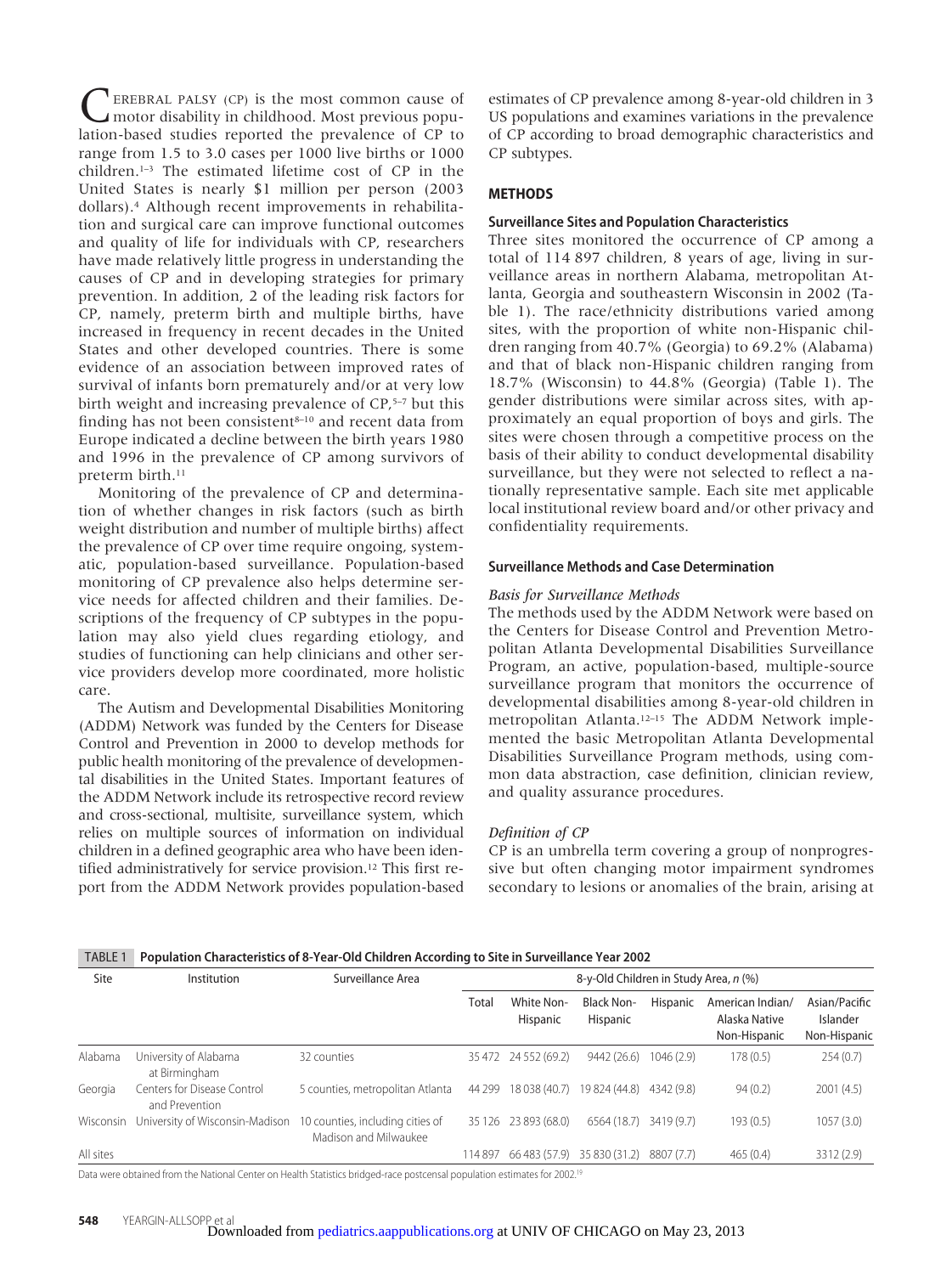any time during brain development.16 For surveillance purposes, we modified the definition used by Mutch et al16 to include children with postnatally acquired CP.

#### *Case Definition*

For the 2002 surveillance year, a CP case was defined as a child born in 1994 whose parent(s) or legal guardian(s) resided in the surveillance area during 2002 and who had a documented diagnosis of CP and/or physical findings consistent with CP in an evaluation by a qualified professional. A qualified professional was defined as a physician, physical therapist, occupational therapist, nurse practitioner, or physician's assistant. Case determination was completed through record review in 2 phases, case ascertainment followed by clinician review. Linkages to vital records death files were completed at each site, to exclude children who died before the surveillance year.

#### *Case Ascertainment*

All sites used multiple nonschool sources to identify cases, including state health facilities, hospitals, clinics, diagnostic centers, and other clinical providers for children with developmental disabilities. At these sources, case finding lists were generated by using International Classification of Diseases, Ninth Revision, Clinical Modification diagnostic codes for CP and medical conditions associated with CP.17 Georgia was also able to identify children through the special education programs serving the public school districts in the surveillance area. The source files were screened for evaluations containing a confirmed or suspected CP diagnosis or descriptions of physical findings consistent with CP. Demographic data, verbatim descriptions of relevant physical findings, and diagnostic summaries were abstracted for each child identified as a possible CP case. Georgia also abstracted special education service data and psychometric test results from education records. Information from multiple sources was abstracted into one composite summary record for each potential case. CP cases were linked to birth certificate and census files to provide additional demographic information. The proportion of children whose records were abstracted for CP that were determined to be cases ranged from 44% in Alabama and Wisconsin to 53% in Georgia, for an average of 47% across all 3 sites.

# *Clinician Review*

All abstracted evaluations from the case ascertainment phase were reviewed by a CP clinician reviewer, to determine final case status. Clinician reviewers were clinicians with an advanced degree, direct clinical experience, and specialized training and/or certification in the assessment and/or diagnosis of children with CP. Clinician reviewers at the 3 sites included a developmental pediatrician, 2 senior occupational therapists, and 2 senior physical therapists.

In the absence of excludable conditions such as progressive disorders and neuromuscular diseases, children were classified as confirmed CP cases on the basis of diagnostic information and/or physical finding descriptions consistent with CP at  $\geq$ 2 years of age found in source records. CP subtype was determined on the basis of the classification system for spastic, dyskinetic, and ataxic CP developed by the Surveillance of Cerebral Palsy in Europe Collaborative Group.2 Cases that met the surveillance case definition but whose subtype could not be assigned readily to one of the Surveillance of Cerebral Palsy in Europe categories above were classified as follows: cases with  $>1$  but no predominant subtype were classified as spastic-dyskinetic, spastic-ataxic, or dyskinetic-ataxic; those with a previous diagnosis of hypotonic CP or CP not otherwise specified plus generalized hypotonia were classified as hypotonic CP; and those with a documented diagnosis of CP but insufficient information for assignment of a subtype were classified as CP not otherwise specified.

For each confirmed case, the reviewer documented a summary impression of CP subtype and information about the first and the most-recent qualifying evaluations (evaluation date, examiner's specialty, examiner's diagnosis, and reviewer's impression of CP subtype). A qualifying evaluation was defined as an evaluation by a qualified professional that contained a CP diagnosis and/or physical findings consistent with CP.

Before independent record review, initial inter-rater reliability was established among the reviewers to standards of 90% agreement regarding case status. Ongoing reliability was evaluated with a blinded, randomly selected, 10% sample of abstracted records scored independently by 2 reviewers. Average agreement on final case status was 91% ( $\kappa = 0.81$ ). No clinical examinations of children were performed by project personnel.

# **Statistical Analyses**

Period prevalence estimates were calculated by using, as the denominator, the number of 8-year-old children residing in each surveillance area, according to the National Center for Health Statistics vintage 2004 bridgedrace postcensal population estimates from July 1, 2002.18 Poisson approximation to the binomial distribution was used to calculate 95% confidence intervals (CIs) for prevalence.19 Prevalence results are reported per 1000 children. Site-specific and average period prevalence estimates were calculated. Average period prevalence estimates represent the sum of cases divided by the sum of the study area populations of 8-year-old children across the 3 sites.

Race/ethnicity-specific rates used the categories white non-Hispanic, black non-Hispanic, Hispanic, American Indian/Alaska Native non-Hispanic, and Asian/Pacific Islander non-Hispanic. The race and ethnicity of each child were determined from information contained in the source records or, if information was missing, from the child's birth certificate. Median household income within a given census block group was used as a proxy indicator of socioeconomic status (SES). A *P* value of .05 was used for all tests of statistical significance.

An important aspect of a records-based surveillance system is the ability to locate the evaluation records that contain the necessary information to confirm case status. Sensitivity analyses were conducted by each site to evalu-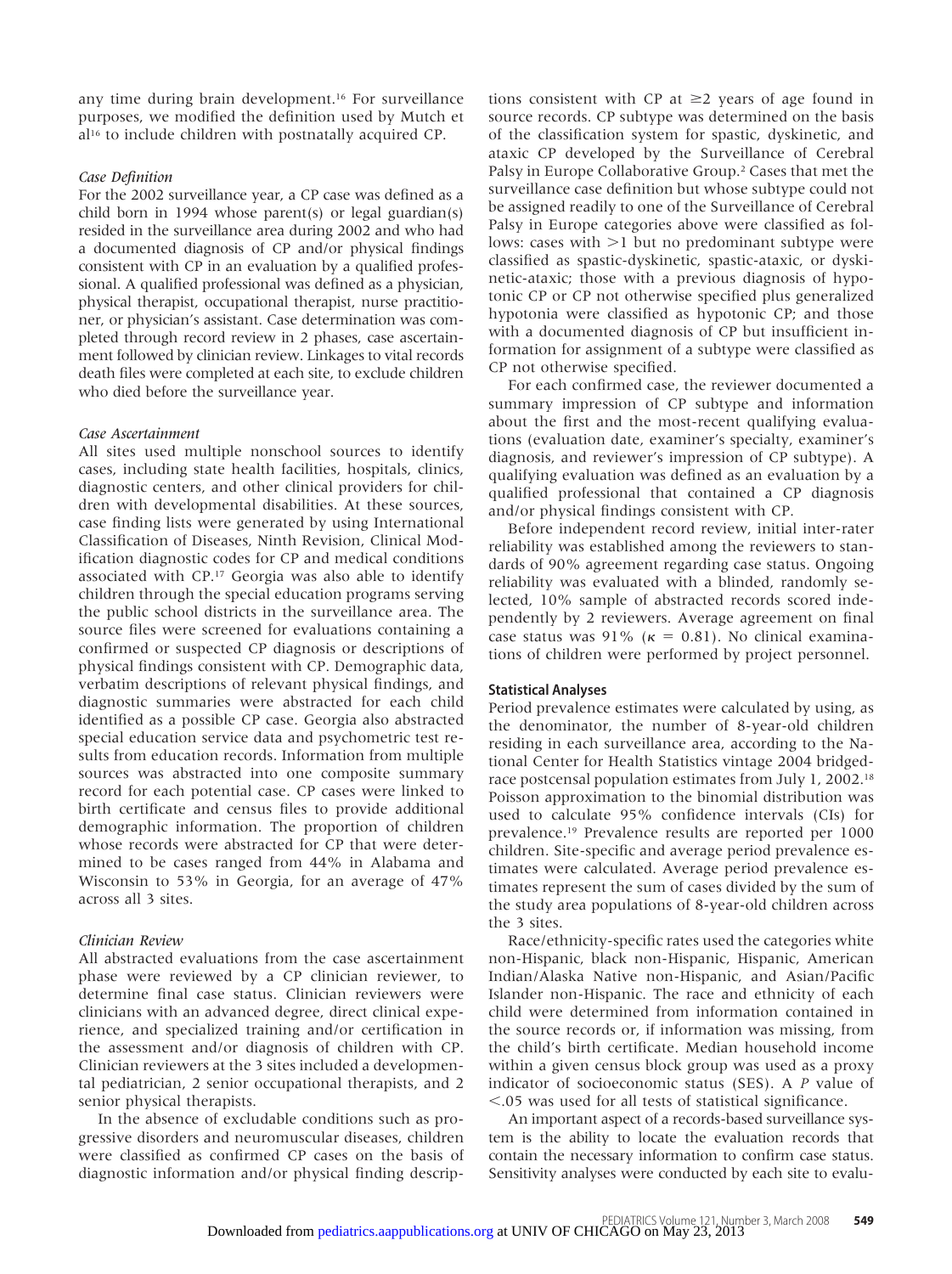|  | TABLE 2 Socioeconomic and Demographic Characteristics of CP Prevalence Estimates According to Site in Surveillance Year 2002 |
|--|------------------------------------------------------------------------------------------------------------------------------|
|  |                                                                                                                              |

|                                                                 | Alabama          | Georgia          | Wisconsin        | All Sites        |
|-----------------------------------------------------------------|------------------|------------------|------------------|------------------|
| Total CP cases, n                                               | 131              | 168              | 117              | 416              |
| Total 8-y-old children in study area, nª                        | 35 472           | 44 299           | 35 1 26          | 114897           |
| Total prevalence, (95% CI), cases per 1000 <sup>b</sup>         | $3.7(3.1 - 4.4)$ | $3.8(3.3 - 4.4)$ | $3.3(2.8-4.0)$   | $3.6(3.3-4.0)$   |
| Gender-specific prevalence, (95% CI), cases per 1000            |                  |                  |                  |                  |
| Boys                                                            | $4.6(3.7-5.6)$   | $4.0(3.3-5.0)$   | $4.1(3.2 - 5.1)$ | $4.2(3.7-4.8)$   |
| Girls                                                           | $2.8(2.1-3.7)$   | $3.6(2.8-4.4)$   | $2.6(1.9-3.5)$   | $3.0(2.6 - 3.5)$ |
| Boy/girl ratio                                                  | 1.6:1            | 1.1:1            | 1.6:1            | 1.4:1            |
| Race-specific prevalence, (95% CI), cases per 1000              |                  |                  |                  |                  |
| White non-Hispanic                                              | $3.7(3.0-4.6)$   | $3.4(2.6-4.4)$   | $2.9(2.3 - 3.7)$ | $3.3(2.9 - 3.8)$ |
| Black non-Hispanic                                              | $3.8(2.8-5.3)$   | $4.2(3.4-5.3)$   | $4.7(3.3-6.7)$   | $4.2(3.6-4.9)$   |
| Hispanic                                                        | $2.9(0.9 - 8.9)$ | $2.1(1.1-4.0)$   | $2.6(1.4-5.1)$   | $2.4(1.6-3.7)$   |
| American Indian/Alaska Native non-Hispanic                      | $-c$             |                  |                  |                  |
| Asian/Pacific-Islander non-Hispanic                             |                  | $3.5(1.7 - 7.3)$ | $2.8(0.9 - 8.8)$ | $3.0(1.6 - 5.6)$ |
| Median household income prevalence, cases per 1000 <sup>c</sup> |                  |                  |                  |                  |
| Low plus middle                                                 | $4.3(3.5-5.2)$   | $4.1(3.5-4.9)$   | $3.9(3.2 - 4.7)$ | $4.1(3.7-4.6)$   |
| High                                                            | $2.2(1.5-3.2)$   | $3.2(2.4-4.3)$   | $1.8(1.2 - 2.7)$ | $2.4(2.0-3.0)$   |
| Low plus middle/high ratio                                      | 2.0:1            | 1.3:1            | 2.2:1            | 1.7:1            |

Prevalence values are presented as cases per 1000 children 8 years of age.

a Denominator data were obtained from the National Center on Health Statistics bridged-race postcensal population estimates for 2002.<sup>19</sup>

b All children were included in the total regardless of race/ethnicity, as well as children for whom race/ethnicity was unknown. Because of the lack of an appropriate denominator, multiracial or other race/ethnicity categories are not presented.

c No CP cases were identified in this racial/ethnic population.

d Median household income categories were based on the median household income block-group tertile distribution in each study area, as follows: Alabama: low: \$0 to \$30 000; middle: \$30 001 to \$40 000; high: more than \$40 000; Georgia: low: \$0 to \$44 000; middle: \$42 001 to \$68 000; high: more than \$68 000; Wisconsin: low: \$0 to \$40 000; middle: \$40 001 to \$56 000; high: more than \$56 000.

ate the impact on prevalence of source files that could not be located for review by project staff members. These analyses demonstrated that the impact of missing records was minimal, ranging from 0.6% in Wisconsin to 4.6% in Alabama and 5.9% in Georgia. To minimize potential underascertainment and overascertainment, quality control procedures were used at multiple stages in the record review, abstraction, and clinician review processes.20

#### **RESULTS**

#### **Prevalence Estimates and Socioeconomic and Demographic Characteristics**

The prevalence of CP in 8-year-old children in 2002 at the 3 surveillance sites was strikingly similar, ranging from 3.3 cases per 1000 (Wisconsin) to 3.8 cases per 1000 (Georgia) (Table 2). The average prevalence was 3.6 cases per 1000 (95% CI: 3.3– 4.0 cases per 1000). The boy/girl ratio exceeded unity at all 3 sites, although somewhat less so in Georgia (ratio: 1.1:1) than at the other 2 sites (ratio: 1.6:1). The prevalence estimates were elevated among black non-Hispanic children at all 3 sites. The racial/ethnic disparity was most apparent in Wisconsin, where the prevalence of CP was significantly greater among black non-Hispanic children (4.7 cases per 1000; 95% CI: 3.3–6.7 cases per 1000), compared with white non-Hispanic children (2.9 cases per 1000; 95% CI: 2.3–3.7 cases per 1000; *P* < .03). Overall, with the data from all 3 sites, the prevalence of CP was 4.2 cases per 1000 (95% CI: 3.6 – 4.9 cases per 1000) among black non-Hispanic children, compared with 3.3 cases per 1000 (95% CI: 2.9 –3.8 cases per 1000) among white non-Hispanic children  $(P < .03)$ . In contrast, the prevalence among Hispanic children at all 3 sites was lower than that for the other racial/ethnic subgroups, with an average prevalence of 2.4 cases per 1000 (95% CI: 1.6 – 3.7 cases per 1000).

The prevalence of CP was higher among children whose families lived in low- and middle-SES communities (range: 3.9 –4.3 cases per 1000) than among those whose families lived in high-income communities (range: 1.8–3.2 cases per 1000). Overall, the prevalence of CP was 70% higher in low- and middle-income communities than in high-income communities (Table 2).

#### **Type of CP**

At each of the  $3$  sites,  $>80\%$  of the confirmed cases had information available on CP subtype (Table 3). Spastic CP was the most common subtype, ranging from 71% of CP cases in Georgia to 82% in Alabama, with prevalence estimates ranging from 2.6 to 3.0 cases per 1000 across the 3 sites. More specifically, bilateral spastic CP was more common than unilateral spastic CP, with prevalence estimates of 1.8 to 2.1 cases per 1000 for bilateral spastic CP (66%–73% of spastic CP cases), compared with 0.7 to 0.9 cases per 1000 for unilateral spastic CP  $(26\% - 34\% \text{ of spastic CP cases})$  (Table 3).

#### **Previous Diagnosis of CP**

Children were identified as having a previous diagnosis of CP if they had a documented diagnosis of CP by a qualified professional or an International Classification of Diseases, Ninth Revision, Clinical Modification diagnostic code for CP noted in their records  $\leq$  8 years of age. The proportion of cases with a previous diagnosis ranged from 92% in Wisconsin to 96% in Georgia.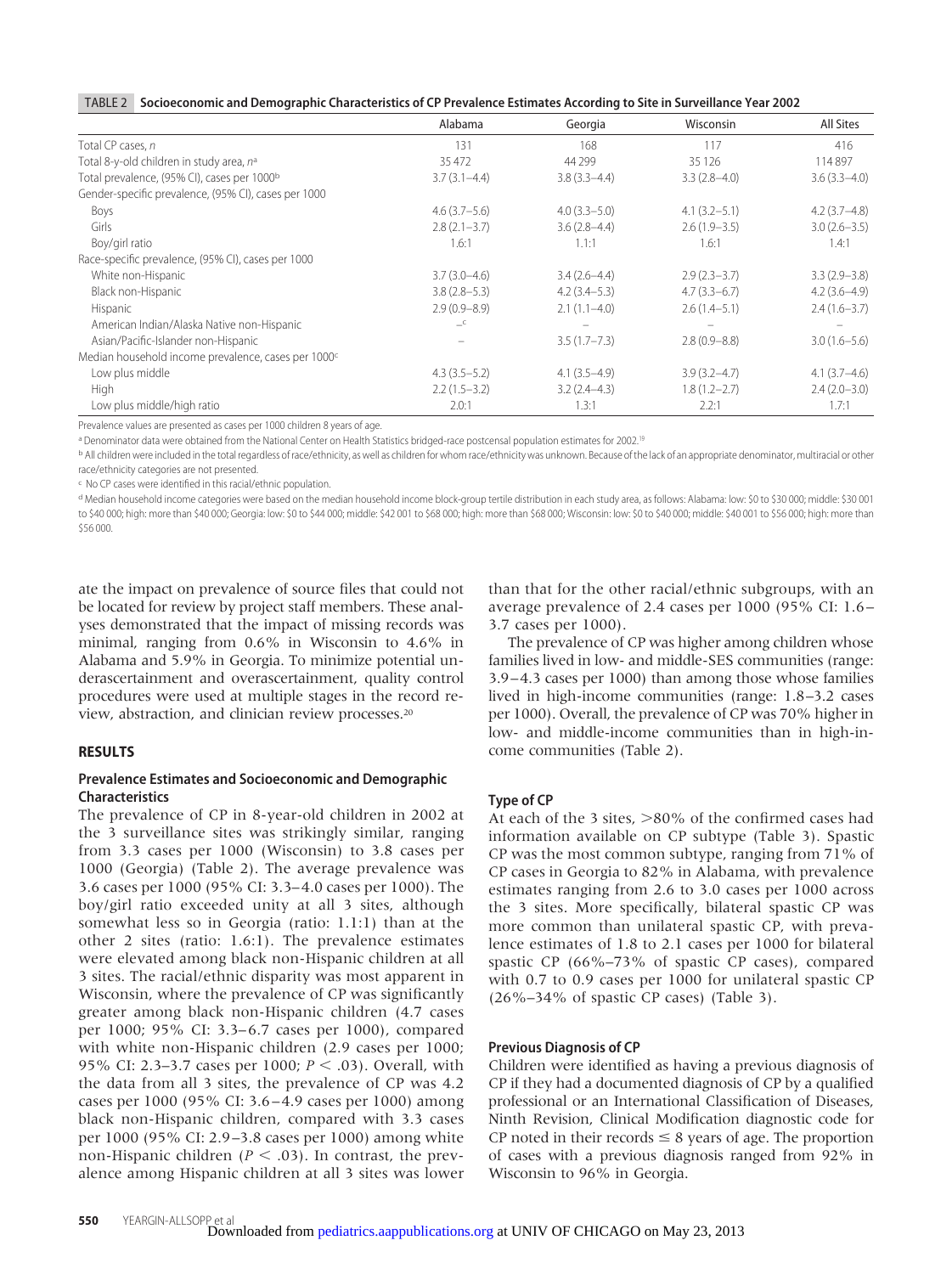|  | TABLE 3 Prevalence of CP Subtypes According to Site in Surveillance Year 2002 |
|--|-------------------------------------------------------------------------------|
|--|-------------------------------------------------------------------------------|

|                            | Alabama    |                         | Georgia    |                         | Wisconsin |                         | Average    |                        |
|----------------------------|------------|-------------------------|------------|-------------------------|-----------|-------------------------|------------|------------------------|
|                            | n(%)       | Prevalence,<br>(95% CI) | n(% )      | Prevalence,<br>(95% CI) | $n$ (%)   | Prevalence,<br>(95% CI) | n(% )      | Prevalence, (95%<br>CI |
| Total                      | 131        | $3.7(3.1 - 4.4)$        | 168        | $3.8(3.3 - 4.4)$        | 117       | $3.3(2.8-4.0)$          | 416        | $3.6(3.3 - 4.0)$       |
| Spastic <sup>a</sup>       | 108 (82.4) | $3.0(2.5-3.7)$          | 120 (71.4) | $2.7(2.3-3.2)$          | 92 (78.6) | $2.6(2.1-3.2)$          | 320 (76.9) | $2.8(2.5-3.1)$         |
| Unilateral <sup>b</sup>    | 32 (29.6)  | $0.9(0.6-1.3)$          | 40 (33.9)  | $0.9(0.7-1.2)$          | 24(26.4)  | $0.7(0.5-1.0)$          | 96 (30.0)  | $0.8(0.7-1.0)$         |
| Bilateral <sup>c</sup>     | 76 (70.3)  | $2.1(1.7-2.7)$          | 78 (66.2)  | $1.8(1.4-2.2)$          | 67(72.8)  | $1.9(1.5-2.4)$          | 221 (69.1) | $1.9(1.7-2.2)$         |
| Dyskinetic                 | 3(2.3)     | $0.1(0.03 - 0.3)$       | 5(3.0)     | $0.1(0.05 - 0.3)$       | 3(2.6)    | $0.1(0.03 - 0.3)$       | 11(2.6)    | $0.1(0.05 - 0.2)$      |
| Ataxic                     | 3(2.3)     | $0.1(0.03 - 0.3)$       | 4(2.4)     | $0.09(0.03 - 0.2)$      | 3(2.6)    | $0.1(0.03 - 0.3)$       | 10(2.4)    | $0.09(0.05 - 0.2)$     |
| Hypotonic                  | 3(2.3)     | $0.1(0.03 - 0.3)$       | 6(3.6)     | $0.1(0.1-0.3)$          | 2(1.7)    | $0.1(0.01 - 0.2)$       | 11(2.6)    | $0.1(0.05 - 0.2)$      |
| Otherd                     | 14(10.7)   | $0.4(0.2-0.7)$          | 33 (19.6)  | $0.7(0.5-1.1)$          | 17(14.5)  | $0.5(0.3-0.8)$          | 64 (15.4)  | $0.6(0.4-0.7)$         |
| Spastic hemiplegia         | 31(23.7)   | $0.9(0.6 - 1.2)$        | 39(23.2)   | $0.9(0.6-1.2)$          | 24(20.5)  | $0.7(0.5-1.0)$          | 94 (22.6)  | $0.8(0.7-1.0)$         |
| Spastic diplegia           | 39 (29.8)  | $1.1(0.8-1.5)$          | 26(15.5)   | $0.6(0.4-0.9)$          | 28 (23.9) | $0.8(0.6-1.2)$          | 93 (22.4)  | $0.8(0.7-1.0)$         |
| Spastic quadriplegia       | 30(22.9)   | $0.9(0.6 - 1.2)$        | 44 (26.2)  | $1.0(0.7-1.3)$          | 30(25.6)  | $0.9(0.6 - 1.2)$        | 104(25.0)  | $0.9(0.8-1.1)$         |
| Spastic triplegia          | 1(0.8)     | $0.03(0.004 - 0.2)$     | 3(1.8)     | $0.07(0.02 - 0.2)$      | 1(0.9)    | $0.03(0.004 - 0.2)$     | 5(1.2)     | $0.04(0.02 - 1.1)$     |
| Spastic monoplegia         | 1(0.8)     | $0.03(0.004 - 0.2)$     | 1(0.6)     | $0.02(0.003 - 0.2)$     | 0(0)      |                         | 2(0.5)     | $0.02(0.004 - 0.07)$   |
| Spastic-ataxic             | 1(0.8)     | $0.03(0.004 - 0.2)$     | 0(0)       |                         | 1(0.9)    | $0.03(0.004 - 0.2)$     | 2(0.5)     | $0.02(0.004 - 0.07)$   |
| Spastic-dyskinetic         | 6(4.6)     | $0.2(0.1 - 0.4)$        | 4(2.4)     | $0.09(0.03 - 0.2)$      | 3(2.6)    | $0.1(0.03 - 0.3)$       | 13(3.1)    | $0.1(0.06 - 0.2)$      |
| Spastic NOS                | 6(4.6)     | $0.2(0.1 - 0.4)$        | 7(4.2)     | $0.2(0.1-0.3)$          | 9(7.7)    | $0.3(0.2 - 0.5)$        | 22(5.3)    | $0.2(0.1-0.3)$         |
| Dyskinetic                 | 3(2.3)     | $0.1(0.03 - 0.3)$       | 5(3.0)     | $0.1(0.05 - 0.3)$       | 3(2.6)    | $0.1(0.03 - 0.3)$       | 11(2.6)    | $0.1(0.05 - 0.2)$      |
| Ataxic                     | 3(2.3)     | $0.1(0.03 - 0.3)$       | 4(2.4)     | $0.09(0.03 - 0.2)$      | 3(2.6)    | $0.1(0.03 - 0.3)$       | 10(2.4)    | $0.09(0.05 - 0.2)$     |
| Dyskinetic-ataxic          | 0(0)       |                         | 0(0)       |                         | 1(0.9)    | $0.03(0.004 - 0.2)$     | 1(0.2)     | $0.009(0.001 - 0.06)$  |
| Hypotonic                  | 3(2.3)     | $0.1(0.03 - 0.3)$       | 6(3.6)     | $0.1(0.1-0.3)$          | 2(1.7)    | $0.1(0.01 - 0.2)$       | 11(2.6)    | $0.1(0.05 - 0.2)$      |
| CP not otherwise specified | 7(5.3)     | $0.2(0.1 - 0.4)$        | 29(17.3)   | $0.7(0.5-0.9)$          | 12(10.3)  | $0.3(0.2 - 0.6)$        | 48 (11.5)  | $0.4(0.3-0.6)$         |

Prevalence values are presented as cases per 1000 children 8 years of age.

<sup>a</sup> Includes spastic not otherwise specified ( $n = 2$  in Georgia and  $n = 1$  in Wisconsin).

b Includes spastic monoplegia and spastic hemiplegia.

<sup>c</sup> Includes spastic diplegia, spastic quadriplegia, and spastic triplegia. For 19 cases, CP subtype could not be further specified ( $n = 6$  Alabama,  $n = 5$  Georgia,  $n = 8$  Wisconsin)

d Includes spastic-ataxic, spastic-dyskinetic, dyskinetic-ataxic, and CP not otherwise specified.

#### **DISCUSSION**

We provide the first report of the prevalence and descriptive characteristics of CP from a multisite, populationbased, collaborative, developmental disabilities network across the United States. Using common methods in 3 diverse US populations, the ADDM Network found remarkable similarity across sites in the overall prevalence of CP among 8-year-old children, as well as in the prevalence of broad CP subtypes and patterns of CP prevalence according to demographic categories. We found that the prevalence of CP in 8-year-old children in 2002 at the 3 ADDM CP surveillance sites was higher than that reported in several other developed countries. International populationbased studies have reported the prevalence of CP at 0.7 to 5.8 cases per 1000 live births or children in the population, with most estimates at 1.5 to 3.0 cases per 1000.<sup>1,21</sup> A few reports of higher rates include population-based studies from Denmark<sup>6</sup> and Slovenia<sup>22</sup> and a national survey from the United States.23 In addition, a recent study from Turkey reported an overall prevalence of 4.4 cases per 1000 children 2 to 16 years of age.<sup>24</sup> Data from metropolitan Atlanta indicated that the prevalence of CP in 8-year-old children in 2000 was 3.1 cases per 1000, higher than the typically reported prevalence estimates.3

Several factors may account for our higher prevalence of CP. All 3 study sites included  $\geq 1$  regional medical center providing advanced diagnostic and medical care services for children with developmental disabilities. The availability of such medical services may enhance the capability of a surveillance system to identify children

with CP. It is also possible that families of children with CP migrate to communities with more advanced medical services for children with developmental disabilities, potentially leading to higher prevalence estimates of CP in those areas. We were able to investigate this at 1 site, and we found that children with CP were no more likely than children in the general population to have been born out of state. In addition, similar to our study, other studies of CP prevalence were conducted in communities with comprehensive clinical services.

In addition to variations in availability and quality of services, CP prevalence studies used a number of different methods, with differences that affect both the numerator and denominator for prevalence calculations. Paneth et al<sup>1</sup> indicated that the calculation of period prevalence by using children in the population as the denominator can lead to higher prevalence rates, compared with the use of live births or neonatal survivors. As many investigators have noted, changes in medical care and other factors that are related to survival rates, especially different birth weight survival rates, can affect the prevalence of CP.5,6,12,25–31 With respect to the numerator for prevalence, differences in the age of ascertainment yield different prevalence estimates.<sup>32-34</sup> Although initially some studies in Europe reported CP prevalence rates for children as young as 3 years of age, the Surveillance of Cerebral Palsy in Europe network of 14 centers decided, after harmonization of the data, to include cases of CP involving children who were  $\geq$  5 years of age.2 We feel that determining the prevalence at 8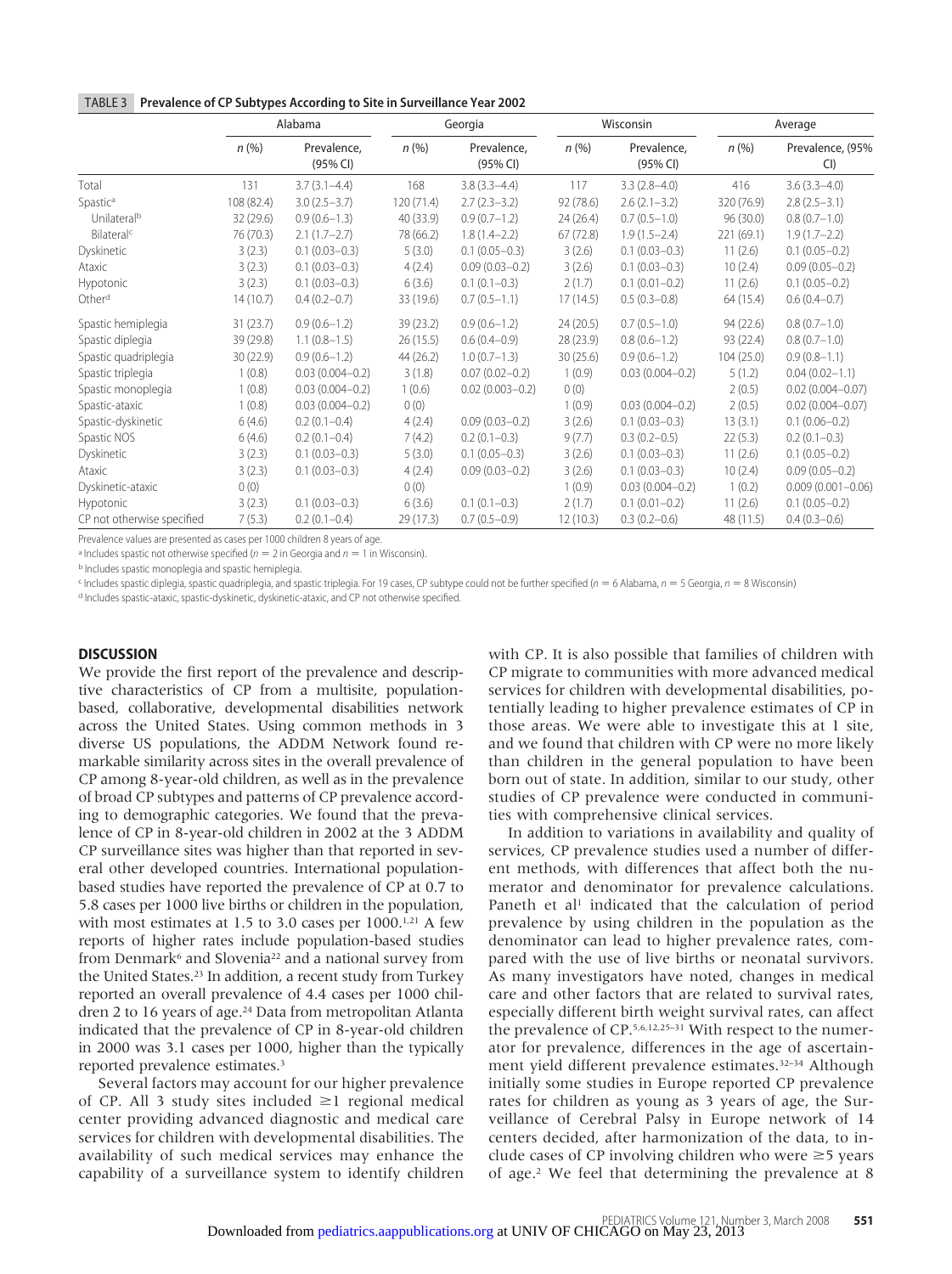years of age yields more complete ascertainment than does determining the prevalence at younger ages. An analysis of data from metropolitan Atlanta found that the prevalence of CP, as well as most other developmental disabilities, peaked at 8 years of age. Therefore, using age 8 is likely to yield a prevalence estimate closer to the "true" prevalence, particularly as it relates to the service burden within a community. Another possible reason for our higher prevalence is the use of multiple sources of information, which is likely to yield more-complete ascertainment than is use of a single source.

Studies have differed in the inclusion or exclusion of children with postnatally acquired CP. Among the studies that included them, the proportions of children with postnatal causes varied.2,32 For the 2002 surveillance year, the ADDM CP sites did not systematically collect etiologic information for CP cases. However, we have modified our surveillance system to be able to collect this information in future study years and to evaluate the impact of including postnatal cases on our prevalence estimates.

Although a total population screen, followed by clinical examinations to confirm the diagnoses, may be ideal and may yield an estimate that is closer to the "true" prevalence, this approach is usually not feasible on a population basis. We feel that our methods of screening and abstracting records for 8-year-old children from multiple sources, followed by expert clinical review of the abstracted data, are probably more thorough than those of some previous studies.

The higher prevalence of CP in boys is consistent with findings of other studies.32,33 We speculate that boys who survive the neonatal period may be more medically involved and therefore at higher risk for CP. In addition, X-linked conditions such as X-linked hydrocephalus and X-linked microcephaly are associated with CP.

One important distinction between our results and those of many other studies is the ability to examine the prevalence according to race/ethnicity, because of the diverse demographic characteristics of the 3 surveillance areas. We found a significant difference in prevalence between black non-Hispanic and white non-Hispanic children overall and in Wisconsin ( $P < .03$ ) and between black non-Hispanic and Hispanic children overall (*P* .01). The increased prevalence in black non-Hispanic children was noted among 10-year-old children in metropolitan Atlanta in 1985 to 198733 and among 3- to 10-year-old children in metropolitan Atlanta in 1991.35 In addition, we found significant differences between black non-Hispanic and Hispanic children in Georgia, whereas the prevalence in Hispanic children was lower than that in the other 2 racial/ethnic groups at all 3 sites. This lower prevalence in Hispanic children might reflect cultural and language issues that limit access to health care and social services. Other issues that might affect racial/ethnic differences in prevalence include different migration patterns and potential differences in genetic predisposition. Knowledge concerning developmental disabilities in Hispanic children in the United States is limited and warrants further investigation.

Across all sites, children born to families of lower and

middle SES had a higher prevalence of CP than did children born to families of higher SES (4.1 and 2.4 cases per 1000, respectively). A recent article by Sundrum et al36 also found an inverse association between the risk of CP and SES in children monitored from 1982 to 1997 in the United Kingdom. Additional research is needed to determine the extent to which the observed race-specific differences in prevalence are accounted for by variations in income, as well as the role of perinatal risk factors in the observed variations in prevalence.

By examining CP subtypes, we can gain information that may improve our understanding of possible causes, because certain types of CP may be associated with recognized risk factors. For example, spastic diplegia is reported to occur more often in children with low birth weight.34 Therefore, examination of changes in the prevalence of subtypes or in the distribution of subtypes may yield clues to contextual factors that may affect the risk of CP. Similar to previous prevalence reports,3,9,25,37–39 most children identified with CP as part of the ADDM Network had spastic CP (77%), with bilateral spastic CP being more common than unilateral spastic CP. The proportions of children with ataxic CP (2.4%), dyskinetic CP (2.6%), and hypotonic CP (2.6%) were low but consistent across sites. Other reports of the proportions of dyskinetic and ataxic CP ranged from 1% to 7% of all cases.24,27,38,39

Differences in the prevalence of subtypes may result from definitional issues or ascertainment methods. For example, cases of purely hypotonic CP often are not reported. Across the sites using the ADDM Network surveillance protocol, reviewers consistently classified a small proportion of children as having hypotonic CP. We included hypotonic CP as a subtype because it was included in some CP prevalence studies.28 For each of the ADDM Network sites, we found, on the basis of record review, that a small number of clinicians use the term "hypotonic CP" to refer to children with CP and predominant low muscle tone. If hypotonic CP cases had been excluded, the site-specific and overall average prevalence estimates would not have changed substantially (Alabama: 3.6 cases per 1000; 95% CI: 3.0 – 4.3 cases per 1000; Georgia: 3.7 cases per 1000; 95% CI: 3.1– 4.3 cases per 1000; Wisconsin: 3.3 cases per 1000; 95% CI: 2.7– 3.9 cases per 1000; average of all sites: 3.5 cases per 1000; 95% CI: 3.2–3.9 cases per 1000). Further classification of the spastic subtype according to limb involvement (ie, hemiplegia, quadriplegia, diplegia, triplegia, or monoplegia) raised issues of reliability, because findings across the 3 sites were not entirely consistent. We attribute some of the discrepancy to the availability of information in the records permitting consistent identification of specific limb involvement or variations in reviewers' interpretations of the classifications. However, other CP investigators also found that the distinction between spastic diplegia and spastic quadriplegia is particularly difficult.<sup>2,40</sup> Greater confidence was expressed by the ADDM Network reviewers and more consistent estimates were found when cases of spastic CP were classified as either unilateral or bilateral, as proposed by the Collaboration for Surveillance of CP in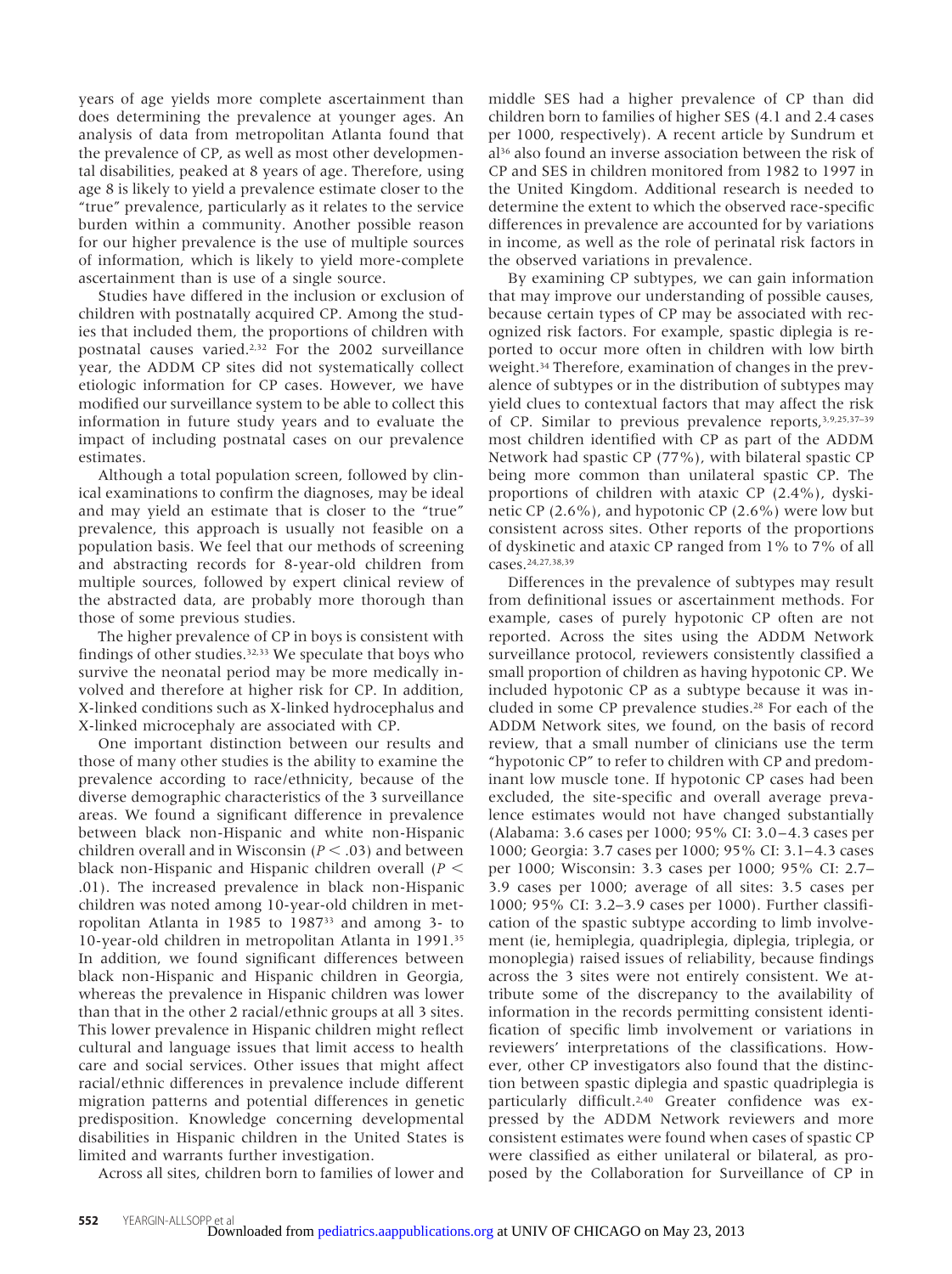Europe,<sup>2</sup> than when the limb involvement method was used.

The proportion of children with CP with no diagnosis of CP in their records before identification by the ADDM Network at 8 years of age ranged from 4% to 8% across the 3 study sites. This finding may reflect a reluctance of clinicians to use the term CP for cases with postnatal etiology, differences between a surveillance case definition and a clinical one, or failure to identify children with CP and to refer them for services.

The consistency of findings at these 3 sites supports the expansion of the ADDM Network to include projects across different states. Detailed protocols for record abstraction and clinician review permitted the 3 projects to collaborate, to achieve reliability goals, and to produce remarkably similar estimates of the prevalence of CP. However, the use of existing data for surveillance purposes has limitations, including finding records with limited information for determination of CP case status and subtype. Most clinicians provide specific diagnoses and/or rich descriptions of a child's condition, but some unintentionally omit details important for surveillance purposes. Using the ADDM Network methods, we could not confirm ambiguous findings through clinical assessment. When there was inadequate information to determine a case, reviewers erred on the side of underascertainment, which suggests that prevalence estimates might actually be higher than reported. Record review also assumes access to health care and educational systems and identification within these systems. The lower rates of CP in the Hispanic population might be attributable to lack of access to care. Although the ADDM Network approach works well for populations with access to care, it may underestimate prevalence in underserved populations.

Another limitation for the 2 sites without access to education records (Alabama and Wisconsin) was the inability to collect systematically information about special education services and comorbid disabilities, such as cognitive impairment, hearing loss, and vision impairment, because such data are found routinely only in school records. However, access to education records did not affect appreciably the prevalence of CP. The site with access to both school and nonschool sources (Georgia) identified only 4% of CP cases solely from educational sources. It is possible that, in settings with less access to tertiary health care services for children with developmental disabilities, larger proportions of children with CP would be identified only through educational records.

This report of the prevalence and population characteristics of children with CP at 3 diverse sites makes an important step forward in expanding our understanding of CP in the United States. Future analyses will examine the characteristics of children with CP and comorbid disabilities monitored at individual sites within the network. Clinician review in future surveillance years will incorporate evaluation of gross motor functioning by using the Gross Motor Function Classification System.<sup>41</sup> We need additional research using consistent, population-based methods over time and in more communities to provide a more comprehensive picture of CP among children in the United States.

#### **ACKNOWLEDGMENTS**

Technical support in the work was provided by Andrew Autry, PhD, and Sally Brocksen, PhD, Division of Birth Defects and Developmental Disabilities, National Center on Birth Defects and Developmental Disabilities, Centers for Disease Control and Prevention; Matt Maenner, University of Wisconsin-Madison (Madison, WI). Clinician review was completed by Julie Preskitt, MS, MPH, OT, Alabama Department of Rehabilitation Services (Montgomery, AL); Sheree Chapman York, MS, PT, PCS, Children's Health System (Birmingham, AL); Ruth E Benedict, DrPH, OTR, and Jean Patz, MS, OTR, University of Wisconsin-Madison (Madison, WI); Marshalyn Yeargin-Allsopp, MD, Division of Birth Defects and Developmental Disabilities, National Center on Birth Defects and Developmental Disabilities, Centers for Disease Control and Prevention. Data collection and project management were coordinated by Jackie Roessler, MS, and Carrie Arneson, MS, University of Wisconsin-Madison (Madison, WI); Sally Brocksen, PhD, Division of Birth Defects and Developmental Disabilities, National Center on Birth Defects and Developmental Disabilities, Centers for Disease Control and Prevention; Meredith Hepburn, MSW, MPH, University of Alabama at Birmingham (Birmingham, AL). Additional assistance was provided by project staff members, including data abstractors, epidemiologists, and programmers. Ongoing support was provided by Catherine Rice, PhD, Jon Baio, EdS, Lekeisha Jones, MPA, Rita Lance, Anita Washington, MPH, and Joanne Wojcik, Division of Birth Defects and Developmental Disabilities, National Center on Birth Defects and Developmental Disabilities, Centers for Disease Control and Prevention; Lewis Leavitt, MD, University of Wisconsin-Madison (Madison, WI); Mark Simms, MD, MPH, Medical College of Wisconsin (Milwaukee, WI). Additional contributions for this article were provided by Matt Maenner, Jean Patz, MS, OTR, and Jackie Roessler, MS, University of Wisconsin-Madison (Madison, WI); Sally Brocksen, PhD, Division of Birth Defects and Developmental Disabilities, National Center on Birth Defects and Developmental Disabilities, Centers for Disease Control and Prevention; Meredith Hepburn, MSW, MPH, University of Alabama at Birmington (Birmingham, AL); Sheree Chapman York, MS, PT, PCS, Children's Health System (Birmingham, AL).

The ADDM Network is indebted to the hospitals, clinics, diagnostic centers, health care providers, and public school special education programs whose participation made this study possible.

#### **REFERENCES**

- 1. Paneth N, Hong T, Korzeniewski S. The descriptive epidemiology of cerebral palsy. *Clin Perinatol.* 2006;33(2):251–267
- 2. SCPE Collaborative Group. Surveillance of cerebral palsy in Europe: a collaboration of cerebral palsy surveys and registers. *Dev Med Child Neurol.* 2000;42(12):816 – 824
- 3. Bhasin TK, Brocksen S, Avchen R, Van Naarden K. Prevalence of four developmental disabilities among children aged 8 years: Metropolitan Atlanta Developmental Disabilities Surveillance Program, 1996 and 2000. *MMWR Surveill Summ.* 2006;55(1):1–9
- 4. Honeycutt A, Dunlap L, Chen H, Homsi G. Economic costs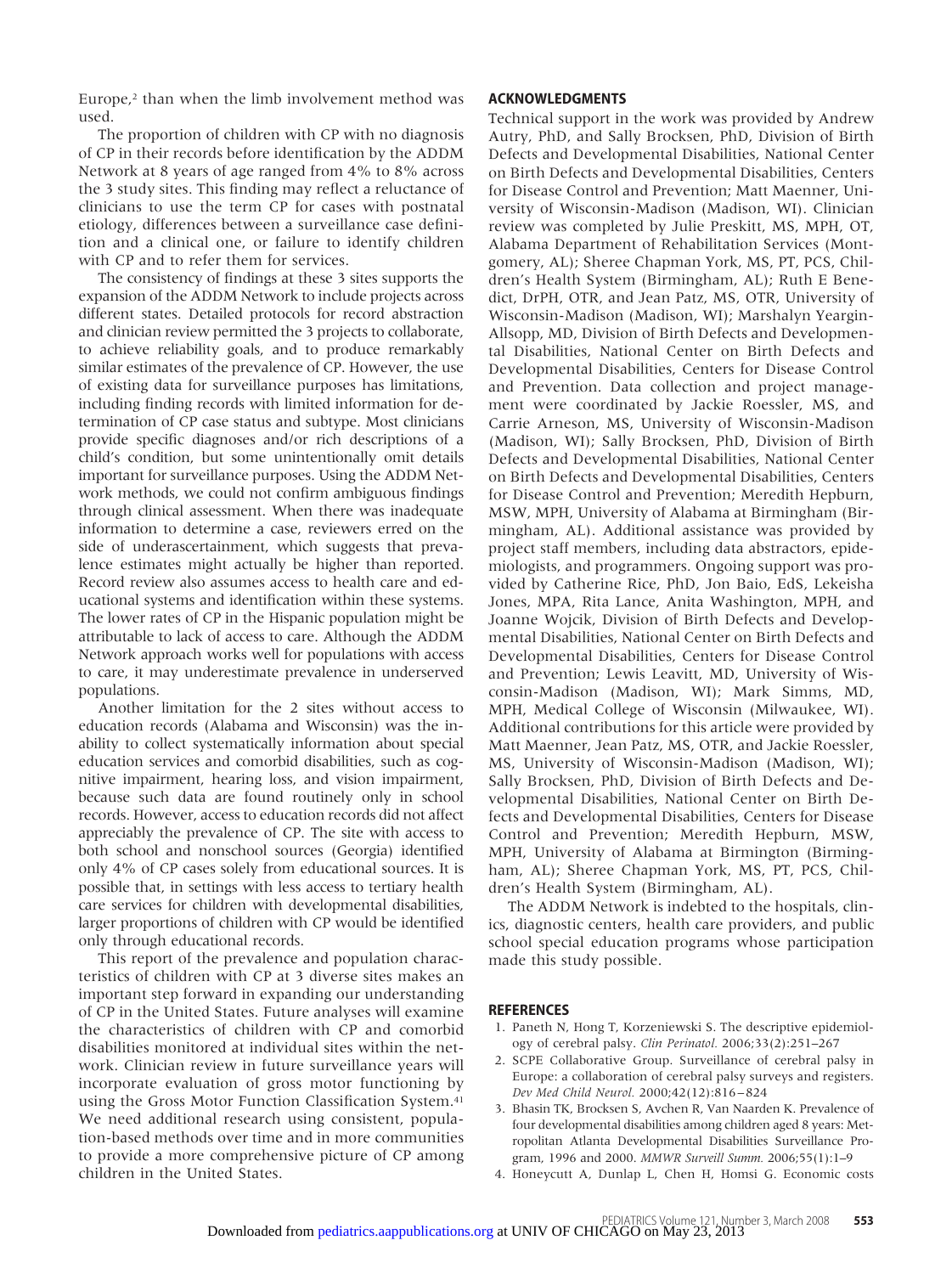associated with mental retardation, cerebral palsy, hearing loss, and vision impairment: United States, 2003. *MMWR Morb Mortal Wkly Rep.* 2004;53(3):57–59

- 5. Bhushan V, Paneth N, Kiely JL. Impact of improved survival of very low birth weight infants on recent secular trends in the prevalence of cerebral palsy. *Pediatrics.* 1993;91(6):1094 –1100
- 6. Topp M, Uldall P, Langhoff-Roos J. Trend in cerebral palsy birth prevalence in eastern Denmark: birth-year period 1979 – 86. *Paediatr Perinat Epidemiol.* 1997;11(4):451– 460
- 7. Pharoah PO, Cooke T, Cooke RW, Rosenbloom L. Birthweight specific trends in cerebral palsy. *Arch Dis Child.* 1990;65(6): 602– 606
- 8. Meberg A, Nroch H. A changing pattern of cerebral palsy: declining trend for incidence of cerebral palsy in the 20-year period 1970 – 89. *J Perinat Med.* 1995;23(5):395– 402
- 9. Hagberg B, Hagberg G, Olow I, Wendt L. The changing panorama of cerebral palsy in Sweden, part VII: prevalence and origin in the birth year period 1987–1990. *Acta Paediatr.* 1996; 85(8):954 –960
- 10. Pharoah PO, Cooke T, Johnson MA, King R, Mutch L. Epidemiology of cerebral palsy in England and Scotland, 1984 –9. *Arch Dis Child Fetal Neonatal Ed.* 1998;79(1):F21–F25
- 11. Platt MJ, Cans C, Johnson A, et al. Trends in cerebral palsy among infants of very low birthweight  $(<1500 g)$  or born prematurely (32 weeks) in 16 European centres: a database study. *Lancet.* 2007;369(9555):43–50
- 12. Rice CE, Baio J, Van Naarden Braun K, et al. A public health collaboration to monitor the prevalence of the autism spectrum disorders (ASD). *Paediatr Perinat Epidemiol.* 2007;21(2): 179 –190
- 13. Yeargin-Allsopp M, Rice C, Karapurkar T, Doernberg N, Boyle C, Murphy C. Prevalence of autism in a US metropolitan area. *JAMA.* 2003;289(1):49 –55
- 14. Centers for Disease Control and Prevention. Prevalence of autism spectrum disorders: Autism and Developmental Disabilities Monitoring Network, six sites, United States, 2000. *MMWR Surveill Summ.* 2007;56(1):1–11
- 15. Yeargin-Allsopp M, Murphy C, Oakley G, Sikes K. A multiplesource method for studying the prevalence of developmental disabilities in children: the Metropolitan Atlanta Developmental Disabilities Study. *Pediatrics.* 1992;89(4):624 – 630
- 16. Mutch L, Alberman E, Hagberg B, Kodama K, Perat MV. Cerebral palsy epidemiology: where are we now and where are we going? *Dev Med Child Neurol.* 1992;34(6):547–551
- 17. US Department of Health and Human Services. *International Classification of Diseases, Ninth Revision, Clinical Modification* [CD-ROM]. 5th ed. Washington, DC: US Government Printing Office; 2006
- 18. National Center for Health Statistics. Estimates of the July 1, 2000 –July 1, 2004, United States resident population from the vintage 2004 postcensal series by year, county, age, sex, race, and Hispanic origin. Available at: www.cdc.gov/nchs/about/ major/dvs/popbridge/popbridge.htm. Accessed September 8, 2005
- 19. Selvin S. Statistical power and sample-size calculations. In: Selvin S, ed. *Statistical Analyses of Epidemiologic Data*. 2nd ed. New York, NY: Oxford University Press; 1996:425–297
- 20. Van Naarden Braun K, Pettygrove S, Daniels J, et al. Evaluation of a methodology for a collaborative multiple source surveillance network for autism spectrum disorders: Autism and Developmental Disabilities Monitoring Network, 14 sites, United States, 2002. *MMWR Surveill Summ.* 2007;56(1):1– 40
- 21. Odding E, Roebroeck ME, Stam HJ. The epidemiology of cerebral palsy: incidence, impairments, and risk factors. *Disabil Rehabil.* 2006;28(4):183–191
- 22. Kavcic A, Perat M. Prevalence of cerebral palsy in Slovenia:

birth years 1981 to 1990. *Dev Med Child Neurol.* 1998;40(7): 459 – 463

- 23. Larson SA, Lakin KC, Anderson L, Kwak N, Lee JH, Anderson D. Prevalence of mental retardation and developmental disabilities: estimates from the 1994/1995 National Health Interview Survey Disability Supplements. *Am J Ment Retard.* 2001;106(3):231–252
- 24. Serdaroğlu A, Cansu A, Ozkan S, Tezcan S. Prevalence of cerebral palsy in Turkish children between the ages of 2 and 16 years. *Dev Med Child Neurol.* 2006;48(6):413-416
- 25. Winter S, Autry A, Boyle C, Yeargin-Allsop M. Trends in the prevalence of cerebral palsy in a population-based study. *Pediatrics.* 2002;110(6):1220 –1225
- 26. Suzuki J, Ito M. Incidence patterns of cerebral palsy in Shiga Prefecture, Japan, 1977–1991. *Brain Dev.* 2002;24(1):39 – 48
- 27. Hagberg B, Hagberg G, Beckung E, Uvebrant P. Changing panorama of cerebral palsy in Sweden, part VIII: prevalence and origin in the birth year period 1991–1994. *Acta Paediatr.* 2001;90(3):271–277
- 28. Pharoah PO, Cooke T, Rosenbloom I, Cooke RW. Trends in birth prevalence of cerebral palsy. *Arch Dis Child.* 1987;62(4): 379 –384
- 29. MacGillivray I, Campbell D. The changing pattern of cerebral palsy in Avon. *Paediatr Perinat Epidemiol.* 1995;9(2):146 –155
- 30. Hagberg B, Hagberg G, Olow I, Von Wendt L. The changing panorama of cerebral palsy in Sweden, part V: the birth year period 1979 –1982. *Acta Paediatr Scand.* 1989;78(2):283–290
- 31. Hagberg B, Hagberg G, Olow I. The changing panorama of cerebral palsy in Sweden, part VI: prevalence and origin during the birth year period 1983–1986. *Acta Paediatr.* 1993;82(4): 387–393
- 32. Paneth N, Kiely J. The frequency of cerebral palsy: a review of population studies in industrialised nations since 1950. In: Stanley F, Alberman E, eds. *The Epidemiology of Cerebral Palsies*. London, England: Spastics International Medical Publications; 1984:46 –56
- 33. Murphy CC, Yeargin-Allsopp M, Decoufle P, Drews CD. Prevalence of cerebral palsy among ten-year-old children in metropolitan Atlanta, 1985 through 1987. *J Pediatr.* 1993;123(5): S13–S19
- 34. Stanley F, Blair E, Alberman E. *Cerebral Palsies: Epidemiology and Causal Pathways*. London, England: Mac Keith Press; 2000
- 35. Boyle CA, Yeargin-Allsopp M, Doernberg N, Holmgreen P, Murphy C, Schendel D. Prevalence of selected developmental disabilities in children 3–10 years of age: Metropolitan Atlanta Developmental Disabilities Surveillance Program, 1991. *MMWR CDC Surveill Summ.* 1996;45(2):1–14
- 36. Sundrum R, Logan S, Wallace A, Spencer N. Cerebral palsy and socioeconomic status: a retrospective cohort study. *Arch Dis Child.* 2005;90(1):15–18
- 37. Himmelmann K, Hagberg G, Beckung E, Hagberg B, Uverbrant P. The changing panorama of cerebral palsy in Sweden, part IX: prevalence and origin in the birth-year period 1995–1998. *Acta Paediatr.* 2005;94(3):287–294
- 38. Mongan D, Dunne K, O'Nuallain S, Gaffney G. Prevalence of cerebral palsy in the West of Ireland 1990 –1999. *Dev Med Child Neurol.* 2006;48(11):892– 895
- 39. Parkes J, Dolk H, Pattenden S. Cerebral palsy in Northern Ireland: 1981–93. *Paediatr Perinat Epidemiol.* 2001;15(3): 278 –286
- 40. Colver AF, Sethumadhaven T. The term diplegia should be abandoned. *Arch Dis Child.* 2003;88(4):286 –290
- 41. Palisano R, Rosenbaum P, Walter S, Russell D, Wood E, Galuppi B. Development and reliability of a system to classify gross motor function in children with cerebral palsy. *Dev Med Child Neurol.* 1997;39(4):214 –223